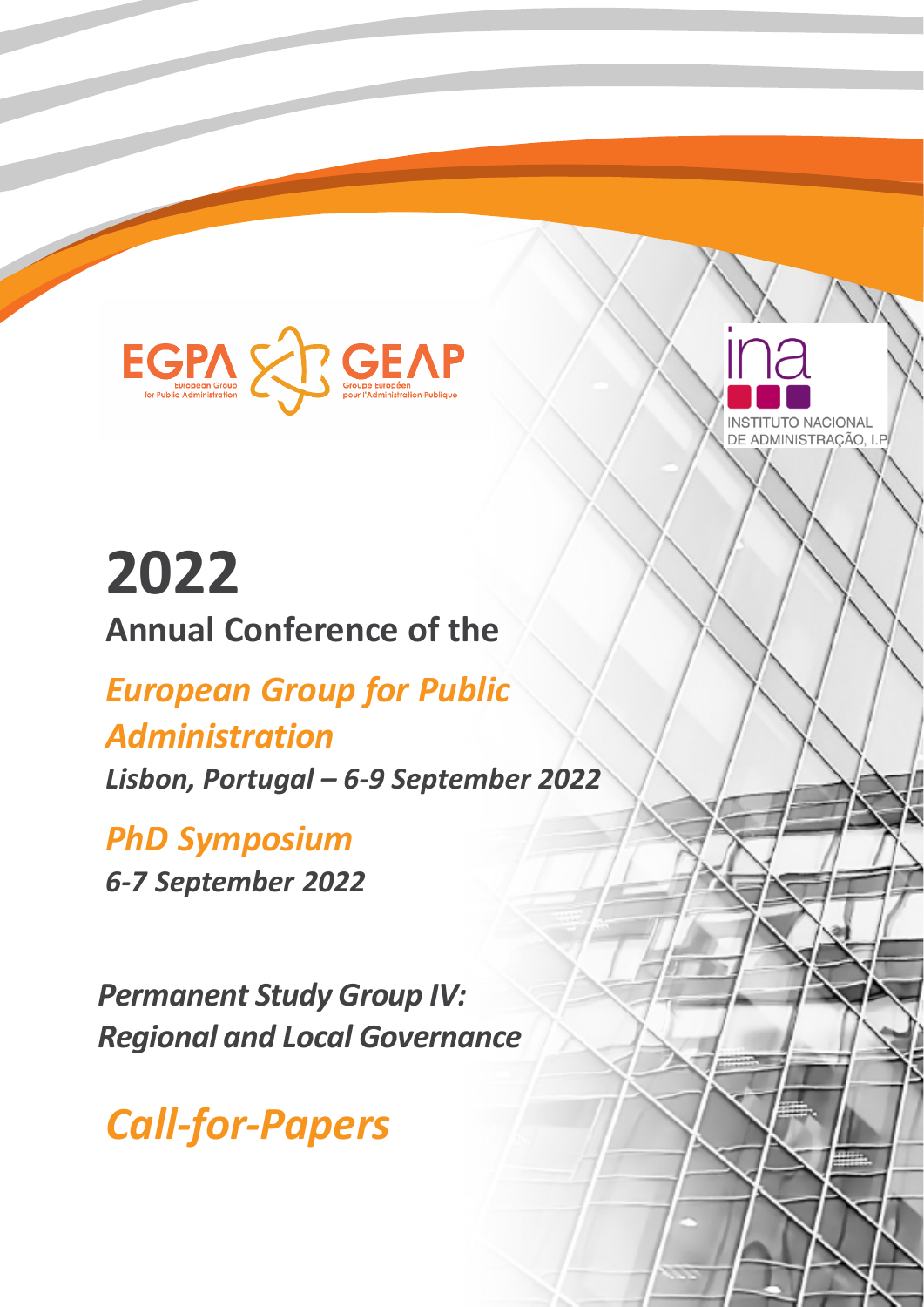## **EGPA Permanent Study Group IV: Regional and Local Governance**

#### *"Changing Inter-governmental Relations"*

This call for papers is the first from the newly amalgamated Study Groups IV (Local Democracy and Governance) and V (Regional and Local Government). After some years of close collaboration, EPGA has agreed to a joint request to amalgamate the two SGs under the title of '**Regional and Local Governance**'.

Our first call, as a unified SG, focusses particularly on the changing nature of intergovernmental relations (IGR) at the national, subnational and local levels. Following our last joint meeting in 2021, members of the two SGs edited and authored a Special Issue of *Local Government Studies* on the Pandemic and Intergovernmental Relations covering ten European countries. This special issue is now available online with free access and will form part of the second issue of *LGS* in 2022; see the attached Introduction to the LGS Special Issue (annex) and:

<https://www.tandfonline.com/doi/full/10.1080/03003930.2021.1904398> <https://www.tandfonline.com/doi/full/10.1080/03003930.2021.1964477> <https://www.tandfonline.com/doi/full/10.1080/03003930.2021.1997744> <https://www.tandfonline.com/doi/full/10.1080/03003930.2021.1944858> <https://www.tandfonline.com/doi/full/10.1080/03003930.2021.1958786>

An important aim of the LGS Special Issue was to encourage more in-depth country and cross-countries studies of IGR, taking pandemic governance as a case in point, to explore theoretical frameworks and provide empirical insights which contribute to the comparative study of IGR and multi-level governance. Accordingly, in this call IGR is understood in broad terms as referring to central/federalregional/state relations, regional/state-local relations or to both of these relations. We would encourage papers which take up these perspectives from a theoretical or/and empirical point of view. A particular focus might be on the explanatory value of different administrative cultures and traditions (e.g. Continental European- Napoleonic, -Federal, Anglo-Saxon, Nordic etc.), the strategic principles and tactics of IGR adopted by actors, cross-sectoral policy cohesion and coordination in multi-level systems, the implications of resurgent sub-state national movements and the relationship between formal governing structures and local governance.

Accordingly, papers which deal with these questions would particularly interest us:

- How have IGR changed in a particular country or countries? Have central government or subnational/local actors been driving change?
- How do crisis situations influence the practice of IGR? Do crises change IGR for the better or the worse and in which direction and why? How do countries differ in this respect? Are the perceived changes short term or sustainable over time? Are crises (used as) a window of opportunity for change IGR?
- To what extent has continuing austerity and pandemic, and post-pandemic, pressures created pressures for change or to maintain the policy status quo regarding IGR and multi-level governance?

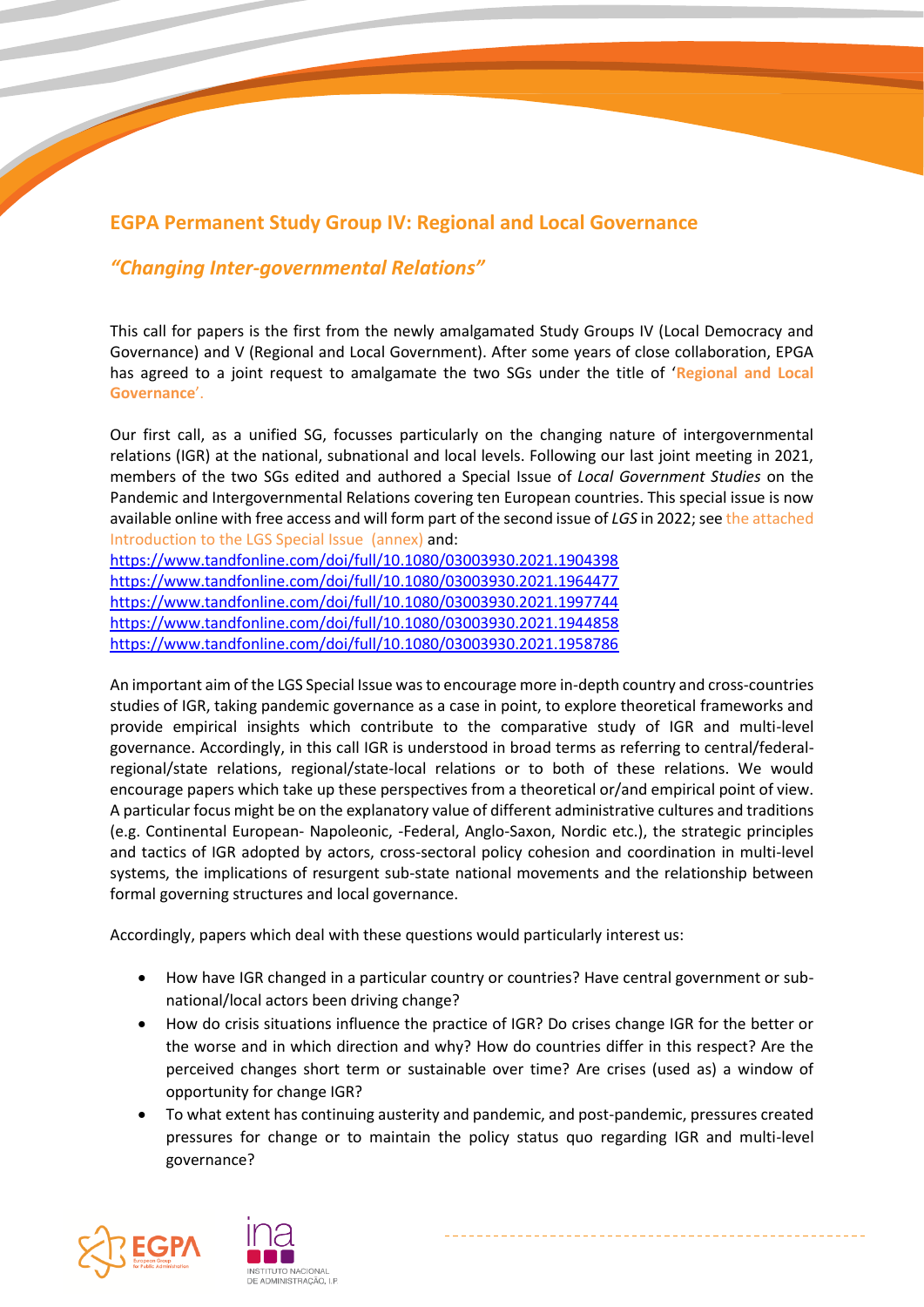- What are the problems of collective action and mobilisation confronting regional or/and local government actors vis-a-vis central/federal governments?
- Have central governments tightened controls over sub-national governments, given local governments more freedom but fewer resources or used performance management systems to impose central policies?
- How much freedom of action do regional and/or local authorities enjoy in IGR? To what extent have local governments sought to 'innovate' in response to greater freedoms and/or the need to do 'more with less'? What ways to regional and local authorities have to resist centralisation?
- Should the preference be given to competition or cooperation with upper-tier levels (e.g. regional authorities)?
- Are municipal mergers or collaborative arrangements reasonable responses to the limited capacities of small municipalities/counties in order to increase their functional viability and capacity to act as significant institutional actors within the IGR system?

We particularly welcome papers which seek to deliver empirical, research-based arguments and build a theoretical understanding of these issues; and papers which adopt a comparative approach, be it 'over time', 'cross-countries', or 'cross-service'. **We are also particularly keen to include papers from Eastern and Southern Europe as well as Western Europe.**

#### **Practicalities**

*Important dates:*

- ✓ Deadline for submission of Abstracts: April 30, 2022
- $\checkmark$  Deadline for notification to the authors: no later than May 20, 2022
- $\checkmark$  Deadline for online submission of full papers: August 10, 2022
- ✓ EGPA 2022 Conference: 6-9 September 2022

EGPA 2022 Conference website: <https://www.egpa-conference2022.org/>

EGPA 2022 Conference Management System: <https://www.conftool.org/egpa-conference2022>

For any questions regarding EGPA 2022 Conference, please contact us at: [f.maron@iias-iisa.org](mailto:%20f.maron@iias-iisa.org)

## **Co-chairs of Permanent Study Group IV:**

Tomas Bergström, Lund University, Sweden E-mail: [tomas.bergstrom@svet.lu.se](mailto:tomas.bergstrom@svet.lu.se)

Sabine Kuhlmann, University of Potsdam, Germany E-mail: [sabine.kuhlmann@uni-potsdam.de](mailto:sabine.kuhlmann@uni-potsdam.de)